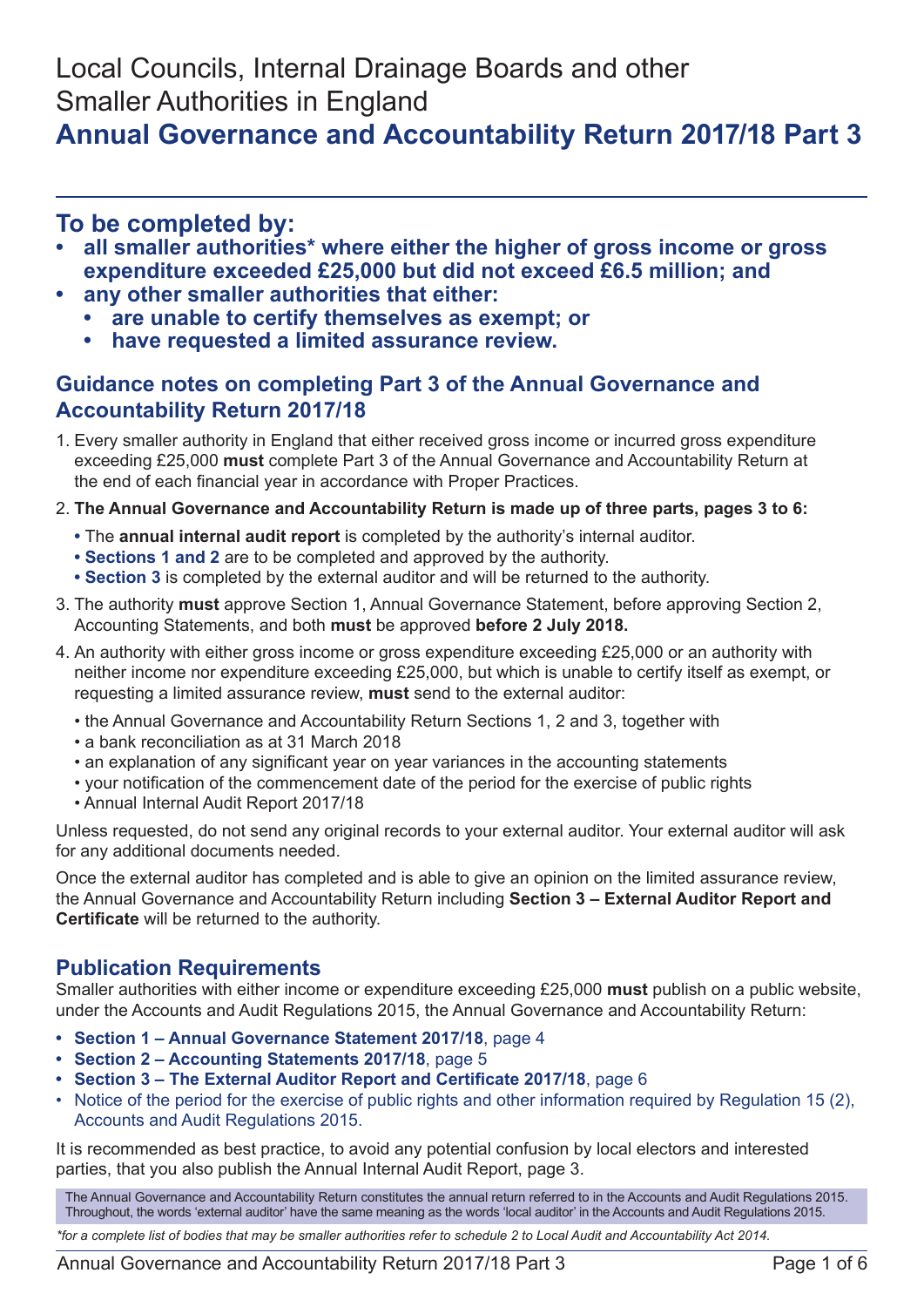#### **Guidance notes on completing Part 3 of the Annual Governance and Accountability Return 2017/18**

- The authority **must** comply with *Proper Practices* in completing Sections 1 and 2 of this Annual Governance and Accountability Return. *Proper Practices* are found in the *Practitioners' Guide*\* which is updated from time to time and contains everything needed to prepare successfully for the financial year-end and the subsequent work by the external auditor.
- Make sure that the Annual Governance and Accountability Return is complete (i.e. no empty highlighted boxes), and is properly signed and dated. Avoid making amendments to the completed Annual Governance and Accountability Return. Any amendments must be approved by the authority, properly initialled and accompanied by an explanation. If the Annual Governance and Accountability Return contains unapproved or unexplained amendments, it may be returned and additional costs will be incurred.
- The authority **should** receive and note the annual internal audit report prior to approving the annual governance statement and before approving the accounts.
- Use the checklist provided below to review the Annual Governance and Accountability Return for completeness before sending it to the external auditor.
- Do not send the external auditor any information not specifically requested. However, you **must** inform your external auditor about any change of Clerk, Responsible Finance Officer or Chairman, and provide relevant email addresses and telephone numbers.
- Make sure that the copy of the bank reconciliation to be sent to your external auditor with the Annual Governance and Accountability Return covers all the bank accounts. If the authority holds any short-term investments, note their value on the bank reconciliation. The external auditor must be able to agree the bank reconciliation to Box 8 on the accounting statements **(Section 2, page 5)**. An explanation **must** be provided of any difference between Box 7 and Box 8. More help on bank reconciliation is available in the *Practitioners' Guide*\*.
- Explain fully significant variances in the accounting statements on **page 5**. Do not just send a copy of the detailed accounting records instead of this explanation. The external auditor wants to know that you understand the reasons for all variances. Include complete numerical and narrative analysis to support the explanation.
- If the external auditor has to review unsolicited information, or receives an incomplete bank reconciliation, or variances are not fully explained, additional costs will be incurred.
- Make sure that the accounting statements add up and that the balance carried forward from the previous year (Box 7 of 2017) equals the balance brought forward in the current year (Box 1 of 2018).
- Please enter the authority's name **only** in Section 3 on Page 6. **Do not complete the remainder of that section,** which is reserved for the external auditor.
- The Responsible Financial Officer (RFO), on behalf of the authority, **must** set the commencement date for the exercise of public rights. From the commencement date for a single period of 30 consecutive working days, the accounts and accounting records can be inspected. Whatever period the RFO sets it **must** include a common inspection period – during which the accounts and accounting records of all smaller authorities must be available for public inspection – of the first ten working days of July.
- The authority **must** publish the information required by Regulation 15 (2), Accounts and Audit Regulations 2015, including the period for the exercise of public rights and the name and address of the external auditor.

| <b>Completion checklist - 'No' answers mean you may not have met requirements</b>                                                                  |                                                                                                                                                                          |  | No. |  |
|----------------------------------------------------------------------------------------------------------------------------------------------------|--------------------------------------------------------------------------------------------------------------------------------------------------------------------------|--|-----|--|
| All sections                                                                                                                                       | Have all highlighted boxes have been completed?                                                                                                                          |  |     |  |
|                                                                                                                                                    | Has all additional information requested, including the dates set for the period<br>for the exercise of public rights, been provided for the external auditor?           |  |     |  |
| Internal Audit Report                                                                                                                              | Have all highlighted boxes have been completed by the internal auditor and explanations provided?                                                                        |  |     |  |
| Section 1                                                                                                                                          | For any statement to which the response is 'no', is an explanation provided?                                                                                             |  |     |  |
| Has the authority's approval of the accounting statements been confirmed by<br>Section 2<br>the signature of the Chairman of the approval meeting? |                                                                                                                                                                          |  |     |  |
|                                                                                                                                                    | Has an explanation of significant variations from last year to this year been provided?                                                                                  |  |     |  |
|                                                                                                                                                    | The bank reconciliation as at 31 March 2018 is agreed to Box 8?                                                                                                          |  |     |  |
|                                                                                                                                                    | Has an explanation of any difference between Box 7 and Box 8 been provided?                                                                                              |  |     |  |
| Sections 1 and 2                                                                                                                                   | Trust funds – have all disclosures been made if the authority is a sole managing<br>trustee? NB: do not send trust accounting statements unless requested or instructed. |  |     |  |

\*More guidance on completing this annual return is available in *Governance and Accountability for Smaller Authorities in England – a Practitioners' Guide to Proper Practices*, which can be downloaded from **www.nalc.gov.uk** or from **www.slcc.co.uk** or from **www.ada.org.uk**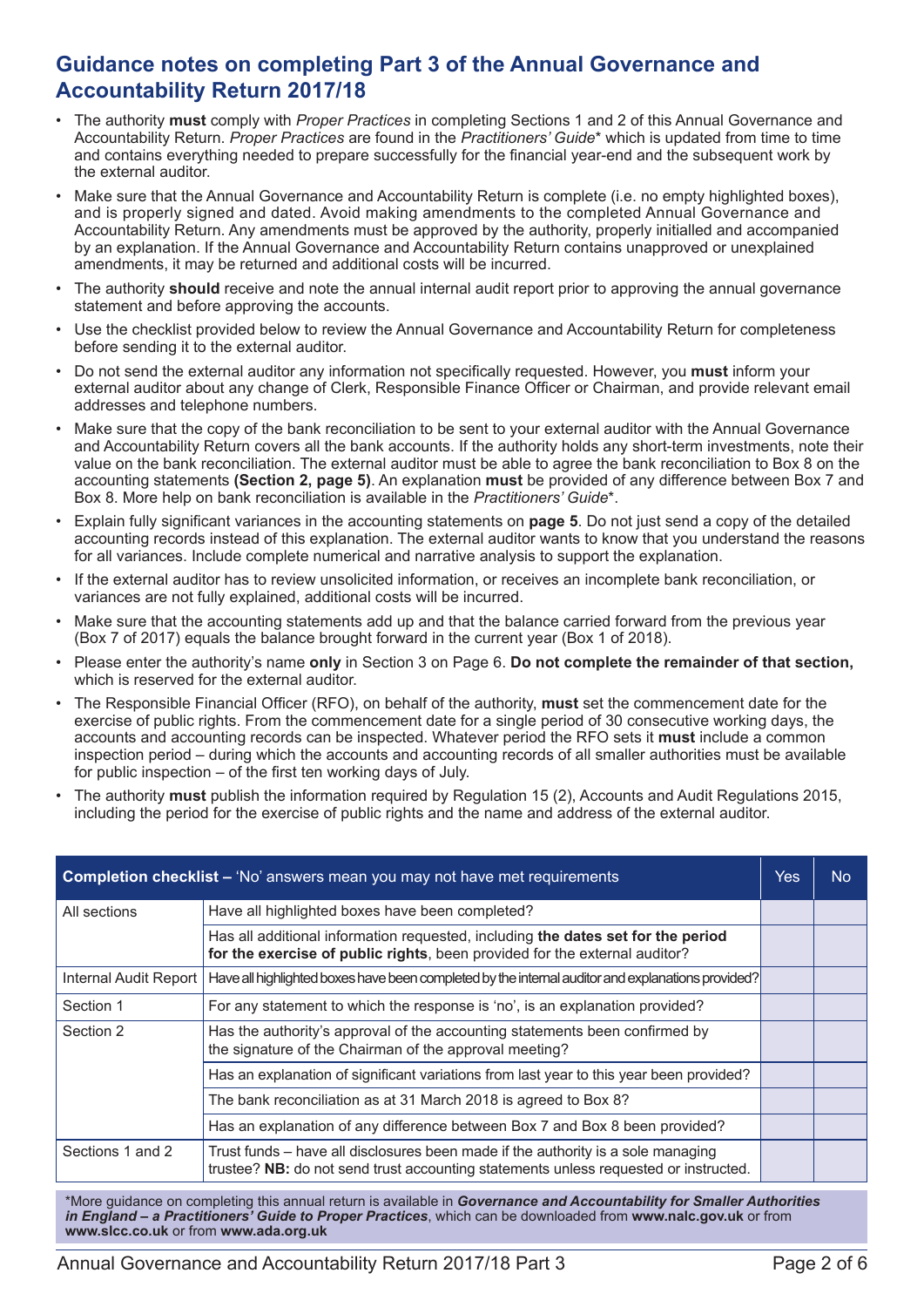## **Annual Internal Audit Report 2017/18**

This authority's internal auditor, acting independently and on the basis of an assessment of risk, carried out a selective assessment of compliance with relevant procedures and controls to be in operation **during** the financial year ended 31 March 2018.

The internal audit for 2017/18 has been carried out in accordance with this authority's needs and planned coverage. On the basis of the findings in the areas examined, the internal audit conclusions are summarised in this table. Set out below are the objectives of internal control and alongside are the internal audit conclusions on whether, in all significant respects, the control objectives were being achieved throughout the financial year to a standard adequate to meet the needs of this authority.

| Internal control objective                                                                                                                                                                                                                                                                                            |  | Agreed? Please choose<br>one of the following |                         |  |
|-----------------------------------------------------------------------------------------------------------------------------------------------------------------------------------------------------------------------------------------------------------------------------------------------------------------------|--|-----------------------------------------------|-------------------------|--|
|                                                                                                                                                                                                                                                                                                                       |  |                                               | <b>Not</b><br>covered** |  |
| A. Appropriate accounting records have been properly kept throughout the financial year.                                                                                                                                                                                                                              |  |                                               |                         |  |
| B. This authority complied with its financial regulations, payments were supported by invoices,<br>all expenditure was approved and VAT was appropriately accounted for.                                                                                                                                              |  |                                               |                         |  |
| C. This authority assessed the significant risks to achieving its objectives and reviewed the<br>adequacy of arrangements to manage these.                                                                                                                                                                            |  |                                               |                         |  |
| <b>D.</b> The precept or rates requirement resulted from an adequate budgetary process; progress against<br>the budget was regularly monitored; and reserves were appropriate.                                                                                                                                        |  |                                               |                         |  |
| E. Expected income was fully received, based on correct prices, properly recorded and promptly<br>banked; and VAT was appropriately accounted for.                                                                                                                                                                    |  |                                               |                         |  |
| F. Petty cash payments were properly supported by receipts, all petty cash expenditure was<br>approved and VAT appropriately accounted for.                                                                                                                                                                           |  |                                               |                         |  |
| G. Salaries to employees and allowances to members were paid in accordance with this authority's<br>approvals, and PAYE and NI requirements were properly applied.                                                                                                                                                    |  |                                               |                         |  |
| H. Asset and investments registers were complete and accurate and properly maintained.                                                                                                                                                                                                                                |  |                                               |                         |  |
| I. Periodic and year-end bank account reconciliations were properly carried out.                                                                                                                                                                                                                                      |  |                                               |                         |  |
| J. Accounting statements prepared during the year were prepared on the correct accounting basis<br>(receipts and payments or income and expenditure), agreed to the cash book, supported by an<br>adequate audit trail from underlying records and where appropriate debtors and creditors were<br>properly recorded. |  |                                               |                         |  |

| $\mathsf{K}$ . (For local councils only)                                                | <b>Yes</b> | N <sub>o</sub> | Not<br>applicable |
|-----------------------------------------------------------------------------------------|------------|----------------|-------------------|
| Trust funds (including charitable) – The council met its responsibilities as a trustee. |            |                |                   |

For any other risk areas identified by this authority adequate controls existed (list any other risk areas on separate sheets if needed).

#### Date(s) internal audit undertaken Name of person who carried out the internal audit

Date

Signature of person who carried out the internal audit

\*If the response is 'no' please state the implications and action being taken to address any weakness in control identified (add separate sheets if needed).

\*\*Note: If the response is 'not covered' please state when the most recent internal audit work was done in this area and when it is next planned, or, if coverage is not required, the annual internal audit report must explain why not (add separate sheets if needed).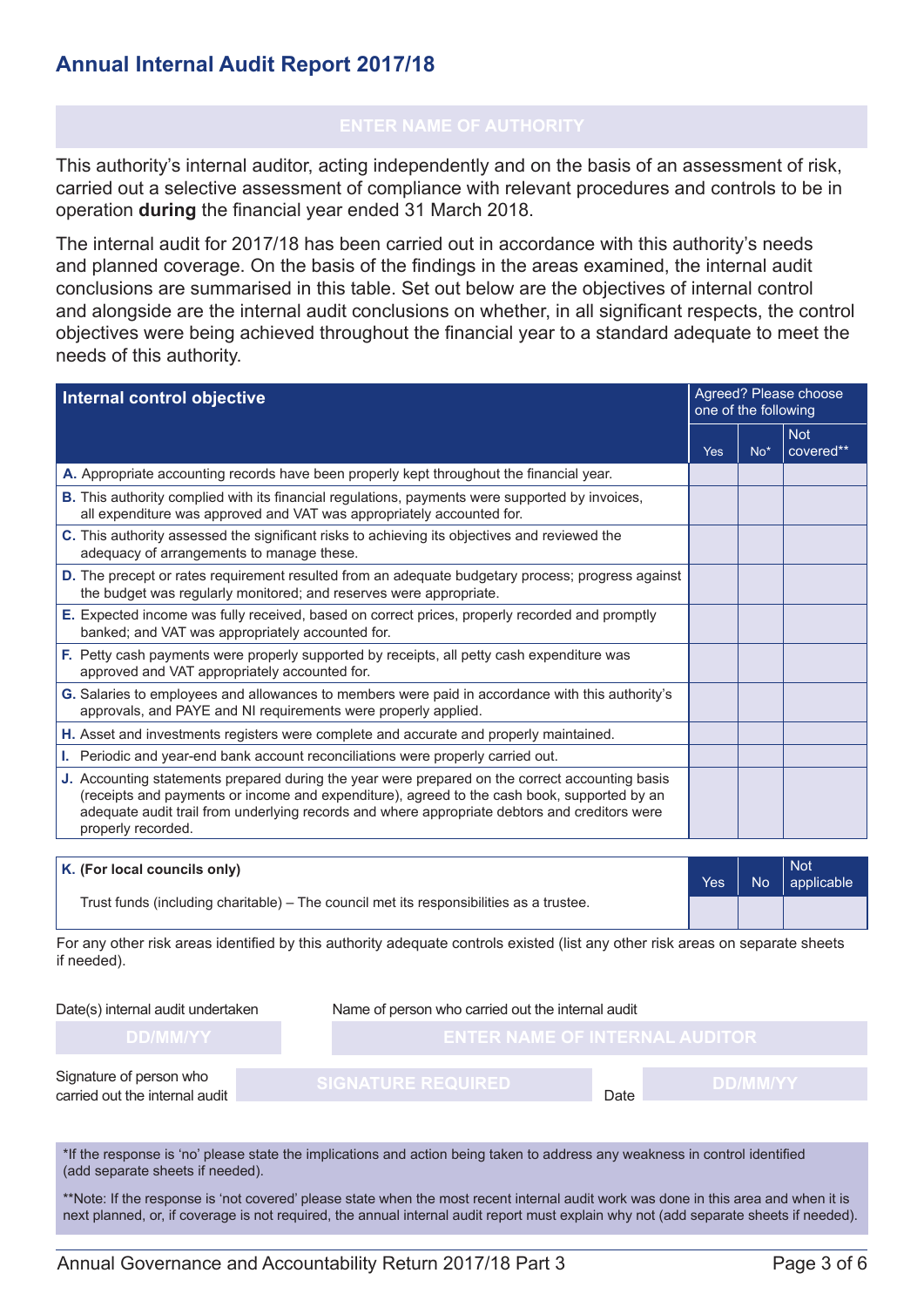### **Section 1 – Annual Governance Statement 2017/18**

We acknowledge as the members of:

our responsibility for ensuring that there is a sound system of internal control, including arrangements for the preparation of the Accounting Statements. We confirm, to the best of our knowledge and belief, with respect to the Accounting Statements for the year ended 31 March 2018, that:

| Agreed                                                                                                                                                                                                                                                                                                         |            |           |                                                                                                                                                                                               |                                                                                                        |
|----------------------------------------------------------------------------------------------------------------------------------------------------------------------------------------------------------------------------------------------------------------------------------------------------------------|------------|-----------|-----------------------------------------------------------------------------------------------------------------------------------------------------------------------------------------------|--------------------------------------------------------------------------------------------------------|
|                                                                                                                                                                                                                                                                                                                | <b>Yes</b> | $No*$     |                                                                                                                                                                                               | 'Yes' means that this authority:                                                                       |
| 1. We have put in place arrangements for effective financial<br>management during the year, and for the preparation of<br>the accounting statements.                                                                                                                                                           |            |           |                                                                                                                                                                                               | prepared its accounting statements in accordance<br>with the Accounts and Audit Regulations.           |
| 2. We maintained an adequate system of internal control<br>including measures designed to prevent and detect fraud<br>and corruption and reviewed its effectiveness.                                                                                                                                           |            |           | made proper arrangements and accepted responsibility<br>for safeguarding the public money and resources in<br>its charge.                                                                     |                                                                                                        |
| 3. We took all reasonable steps to assure ourselves<br>that there are no matters of actual or potential<br>non-compliance with laws, regulations and Proper<br>Practices that could have a significant financial effect<br>on the ability of this authority to conduct its<br>business or manage its finances. |            |           | has only done what it has the legal power to do and has<br>complied with Proper Practices in doing so.                                                                                        |                                                                                                        |
| 4. We provided proper opportunity during the year for<br>the exercise of electors' rights in accordance with the<br>requirements of the Accounts and Audit Regulations.                                                                                                                                        |            |           | during the year gave all persons interested the opportunity to<br>inspect and ask questions about this authority's accounts.                                                                  |                                                                                                        |
| 5. We carried out an assessment of the risks facing this<br>authority and took appropriate steps to manage those<br>risks, including the introduction of internal controls and/or<br>external insurance cover where required.                                                                                  |            |           | considered and documented the financial and other risks it<br>faces and dealt with them properly.                                                                                             |                                                                                                        |
| 6. We maintained throughout the year an adequate and<br>effective system of internal audit of the accounting<br>records and control systems.                                                                                                                                                                   |            |           | arranged for a competent person, independent of the financial<br>controls and procedures, to give an objective view on whether<br>internal controls meet the needs of this smaller authority. |                                                                                                        |
| 7. We took appropriate action on all matters raised<br>in reports from internal and external audit.                                                                                                                                                                                                            |            |           | responded to matters brought to its attention by internal and<br>external audit.                                                                                                              |                                                                                                        |
| 8. We considered whether any litigation, liabilities or<br>commitments, events or transactions, occurring either<br>during or after the year-end, have a financial impact on<br>this authority and, where appropriate, have included them<br>in the accounting statements.                                     |            |           | disclosed everything it should have about its business activity<br>during the year including events taking place after the year<br>end if relevant.                                           |                                                                                                        |
| 9. (For local councils only) Trust funds including<br>charitable. In our capacity as the sole managing<br>trustee we discharged our accountability<br>responsibilities for the fund(s)/assets, including<br>financial reporting and, if required, independent<br>examination or audit.                         | <b>Yes</b> | <b>No</b> | N/A                                                                                                                                                                                           | has met all of its responsibilities where it is a sole<br>managing trustee of a local trust or trusts. |

\*Please provide explanations to the external auditor on a separate sheet for each 'No' response. Describe how the authority will address the weaknesses identified.

This Annual Governance Statement is approved by this authority and recorded as minute reference:

Signed by the Chairman and Clerk of the meeting where approval is given:

| <b>MINUTE REFERENCE</b> | Chairman | <b>SIGNATURE REQUIRED</b> |
|-------------------------|----------|---------------------------|
| <b>DD/MM/YY</b>         | ∩ler.    | <b>SIGNATURE REQUIRED</b> |

Authority web address **Other information required by the Transparency Codes** (not part of Annual Governance Statement)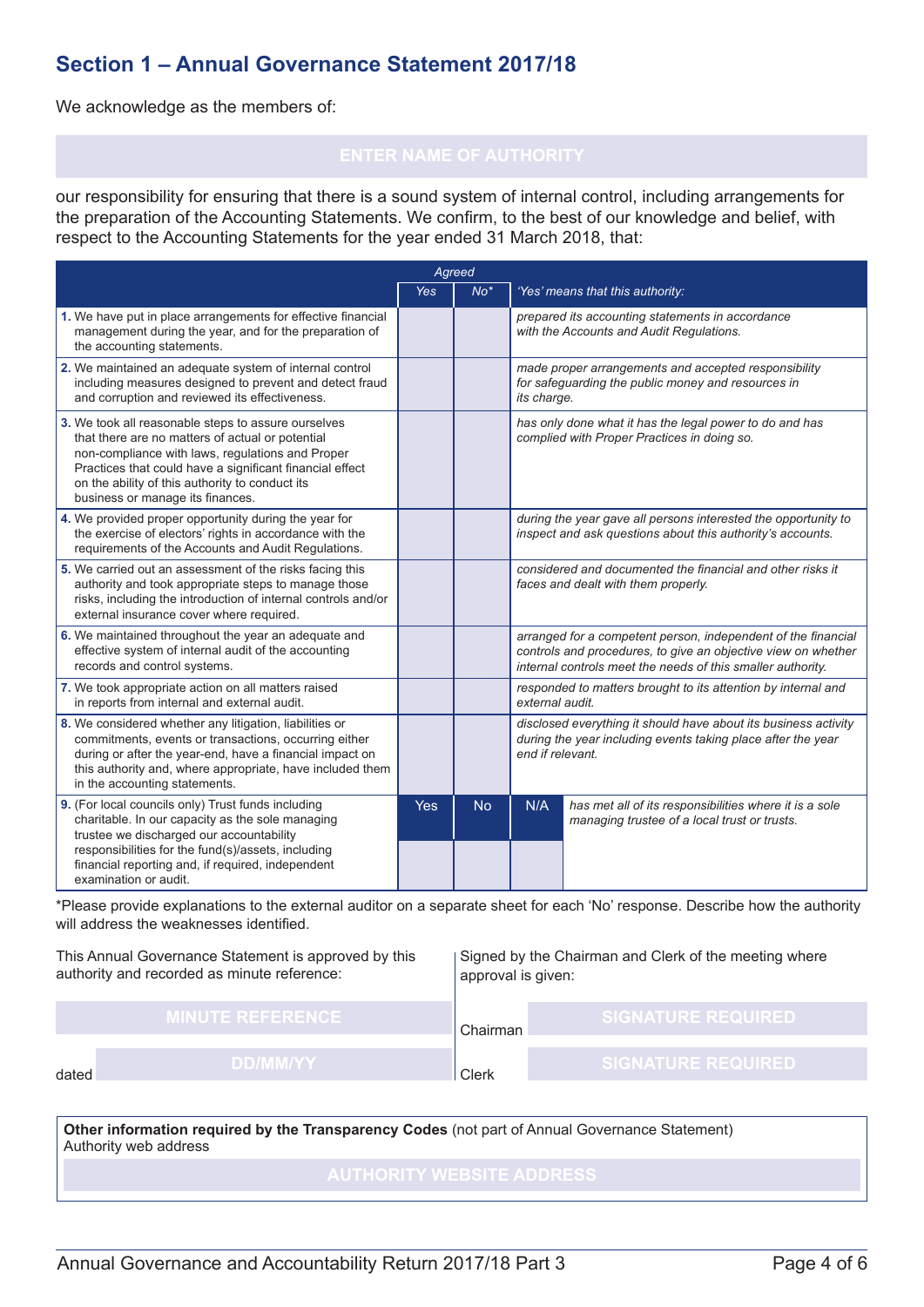## **Section 2 – Accounting Statements 2017/18 for**

|                                                                   | Year ending           |  |                                                                                                                                             | Notes and guidance                                                                                                                                                                               |  |  |
|-------------------------------------------------------------------|-----------------------|--|---------------------------------------------------------------------------------------------------------------------------------------------|--------------------------------------------------------------------------------------------------------------------------------------------------------------------------------------------------|--|--|
|                                                                   | 31 March<br>2017<br>£ |  | 31 March<br>2018<br>£                                                                                                                       | Please round all figures to nearest £1. Do not leave any<br>boxes blank and report £0 or Nil balances. All figures must<br>agree to underlying financial records.                                |  |  |
| 1. Balances brought<br>forward                                    |                       |  |                                                                                                                                             | Total balances and reserves at the beginning of the year<br>as recorded in the financial records. Value must agree to<br>Box 7 of previous year.                                                 |  |  |
| 2. (+) Precept or Rates and<br>Levies                             |                       |  |                                                                                                                                             | Total amount of precept (or for IDBs rates and levies)<br>received or receivable in the year. Exclude any grants<br>received.                                                                    |  |  |
| 3. (+) Total other receipts                                       |                       |  | Total income or receipts as recorded in the cashbook less<br>the precept or rates/levies received (line 2). Include any<br>grants received. |                                                                                                                                                                                                  |  |  |
| 4. (-) Staff costs                                                |                       |  |                                                                                                                                             | Total expenditure or payments made to and on behalf of<br>all employees. Include salaries and wages, PAYE and NI<br>(employees and employers), pension contributions and<br>employment expenses. |  |  |
| 5. (-) Loan interest/capital<br>repayments                        |                       |  |                                                                                                                                             | Total expenditure or payments of capital and interest<br>made during the year on the authority's borrowings (if any).                                                                            |  |  |
| 6. (-) All other payments                                         |                       |  |                                                                                                                                             | Total expenditure or payments as recorded in the cash-<br>book less staff costs (line 4) and loan interest/capital<br>repayments (line 5).                                                       |  |  |
| $7.$ (=) Balances carried<br>forward                              |                       |  |                                                                                                                                             | Total balances and reserves at the end of the year. Must<br>equal $(1+2+3) - (4+5+6)$ .                                                                                                          |  |  |
| 8. Total value of cash and<br>short term investments              |                       |  |                                                                                                                                             | The sum of all current and deposit bank accounts, cash<br>holdings and short term investments held as at 31 March -<br>To agree with bank reconciliation.                                        |  |  |
| 9. Total fixed assets plus<br>long term investments<br>and assets |                       |  |                                                                                                                                             | The value of all the property the authority owns $-$ it is made<br>up of all its fixed assets and long term investments as at<br>31 March.                                                       |  |  |
| 10. Total borrowings                                              |                       |  |                                                                                                                                             | The outstanding capital balance as at 31 March of all loans<br>from third parties (including PWLB).                                                                                              |  |  |
| 11. (For Local Councils Only) Disclosure note<br><b>Yes</b>       |                       |  | N <sub>o</sub>                                                                                                                              | The Council acts as sole trustee for and is responsible for                                                                                                                                      |  |  |
| re Trust funds (including charitable)                             |                       |  |                                                                                                                                             | managing Trust funds or assets.                                                                                                                                                                  |  |  |
|                                                                   |                       |  |                                                                                                                                             | N.B. The figures in the accounting statements above do<br>not include any Trust transactions.                                                                                                    |  |  |

I certify that for the year ended 31 March 2018 the Accounting Statements in this Annual Governance and Accountability Return present fairly the financial position of this authority and its income and expenditure, or properly present receipts and payments, as the case may be.

Signed by Responsible Financial Officer

I confirm that these Accounting Statements were approved by this authority on this date:

and recorded as minute reference:

Signed by Chairman of the meeting where approval of the Accounting Statements is given

Date